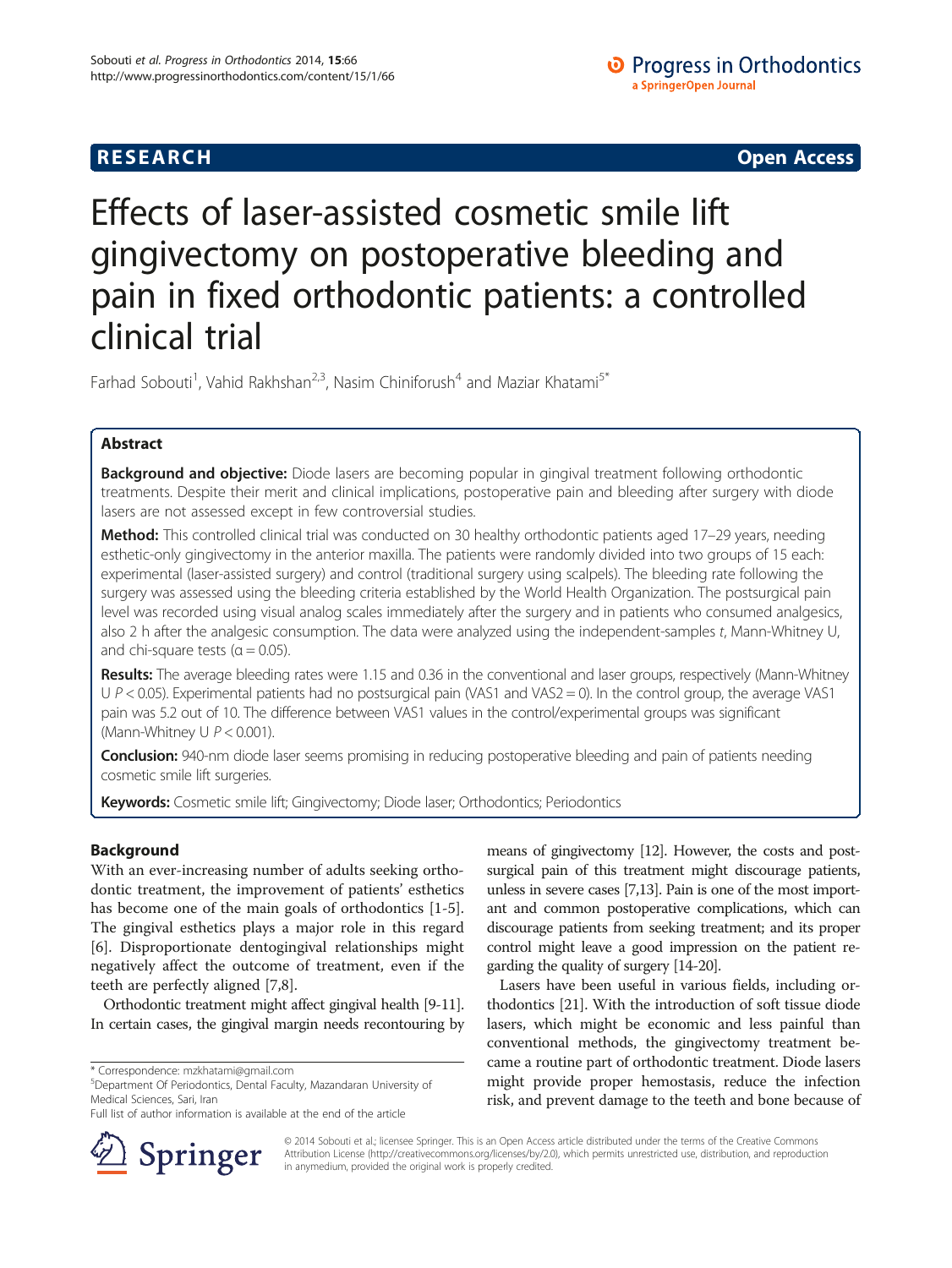their effect range which is limited to soft tissue [[7\]](#page-3-0). They also might improve esthetics while improving soft tissue healing [[3,6](#page-3-0),[22](#page-4-0)]. Edema, less swelling, and faster healing are the advantages of laser usage in soft tissue management [\[23,24\]](#page-4-0).

Gingivectomy can be performed by different means such as scalpels, electrosurgery, chemosurgery, and laser [\[25](#page-4-0)]. The conventional surgery performed by a small scalpel has been considered the most common method [[25-27\]](#page-4-0). However, the advent of diode lasers highly absorbable by melanin and hemoglobin allows soft-tissue manipulations such as gingival recontouring, operculectomy, or frenectomy accompanied by improved epithelization and wound healing [[22,28,29\]](#page-4-0). Lasers can incise the soft tissue to a depth of 2 to 6 mm [\[25\]](#page-4-0). The localized heat causes coagulation, protein denaturization, drying, vaporization, and carbonization at the site of the energy absorption. This might seal blood vessels and inhibit pain receptors at the incision location [[27,28\]](#page-4-0). Therefore, using diode lasers might be advantageous because of better control, potentially lower pain and inflammation, and improved wound healing [[22,27,30,31](#page-4-0)]. Despite these potential advantages, there is only one study comparing traditional method of surgery versus diode laser-assisted surgery in orthodontic setups, which did not enroll a uniform sample of surgeries [[27](#page-4-0)].

In view of the lack of any studies comparing diode laser with scalpel in gingivectomies, this study was conducted. Its objective was to evaluate comparatively the effects of 940-nm diode laser on postoperative bleeding and pain, in orthodontic patients needing cosmetic smile lift gingivectomy. The null hypotheses were that surgery using diode laser versus scalpel would result in a similar level of postoperative bleeding and pain.

## Methods

This controlled clinical trial was conducted on 30 patients undergoing fixed orthodontic treatment during 2012 to 2014. The sample size was predetermined as similar to the previous studies' sample sizes [[25,27,32](#page-4-0)]. The protocol ethics were approved by the ethics committee of Mazandaran University of Medical Sciences. All patients were aware of their presence in this study, signed the consent form, and could leave at any time. Patients were selected about 1 month before the completion of their orthodontic treatment. The candidate patients were instructed to maintain a proper level of oral hygiene in order to keep their gingivae healthy.

The exclusion criteria comprised non-orthodontic patients, orthodontic patients with poor oral hygiene, orthodontic patients needing ortho-surgical treatment for esthetic purposes, patients having trismus and limited mouth opening, or those with a history of systemic diseases or any kind of disorders that could affect bleeding as well as pain perception directly or through the taken medications.

The inclusion criteria were patients with no/minimum gingival inflammation/pathology but needing esthetic-only gingivectomy (cosmetic smile lift) in bilateral upper incisors and canines after orthodontic treatment. The included patients needed to be skeletally normal and not needing esthetic skeletal surgeries or any underlying bone removals. Their need for esthetic post-treatment gingivectomy would be determined by an orthodontist and a periodontist, based on micro-esthetic criteria for assessing the alveolar bone height.

## Surgery

The orthodontic treatments were performed by an orthodontist at a private clinic in the Sari city. After finishing the treatment, patients who had minimum gingival inflammation were again asked and taught to improve their oral hygiene and plaque control. Two weeks later, they were assessed by the periodontist and orthodontist. They were enrolled in the study if they had no/minimum gingival inflammation. The surgeries were carried out by a periodontist at a private dental center. The patients were randomly divided into two groups of control (15 subjects who received the conventional surgery using scalpels) and experimental (15 subjects who underwent laser gingivectomy). The randomization was done by the orthodontist and periodontist together, according to the order of the approved patients: the approved patients with odd numbers would be sequentially assigned to the conventional group and those with even numbers would be assigned to the laser group.

In the laser group, the local anesthesia was carried out by the topical application of TAC 20 gel (20% lidocaine, 4% articaine, 2% phenylephrine) to the area. Immediately after the beginning of the operation and also during the surgery, patients would be asked about their sensed pain and discomfort. If they sensed any pains, they would receive infiltration injection of 2% lidocaine plus 1:100,000 epinephrine, upon their request until the surgery was performed under complete local anesthesia. In the laser group, no patient asked for extra anesthesia.

In the control (conventional surgery) group, topical TAC 20 gel was applied similar to the laser group. It did not suffice and the patients expressed pain. They received the infiltration injection of 2% lidocaine (1:100,000 adrenaline). The surgeon asked the patient repeatedly regarding any perceived pain or discomfort, in order to make sure that the operation was carried out under absolute anesthetic conditions.

The extent of soft tissue removal in each patient was determined by the periodontist and the orthodontist together. The surgeon used a scalpel (carbon, No. 15 C) in the control group to trim and form the gingival margin. In the laser group, patients were treated for 30 s per tooth by a 940-nm diode laser (diode Epic, BioLase, USA) with a 400-μm fiber at 0.9-W power. During the gingivectomy, the laser tip was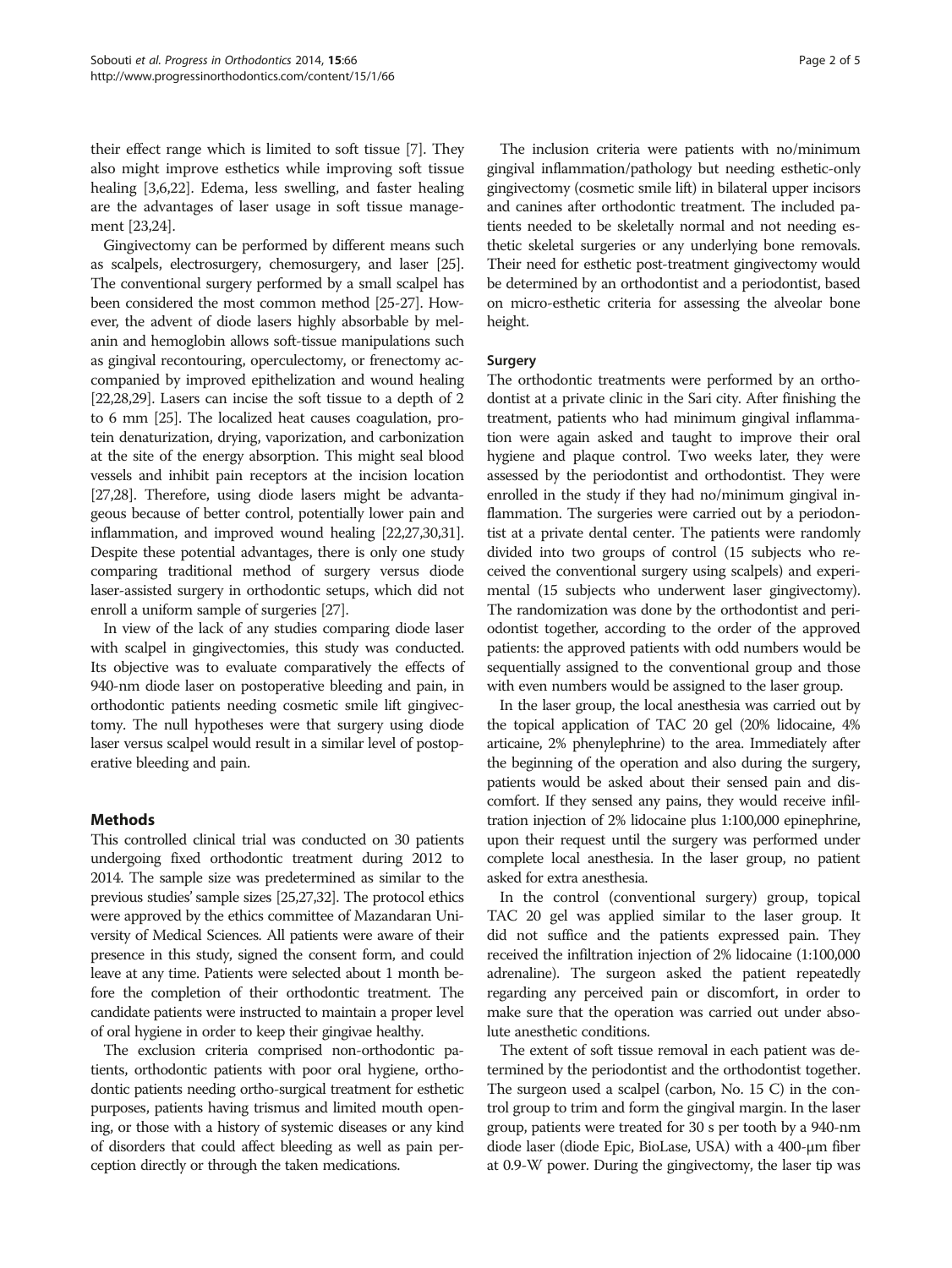held vertically over the gingival margin. By means of a continuous laser beam, the gingival tissue was removed and formed. At the end of the surgery, about a 1-mm gingival sulcus depth remained [[23,26\]](#page-4-0).

After achieving the ideal gingival contour and a proper height of the clinical crown, the surgery region was cleansed with a cotton roll or microbrush soaked in 3% hydrogen peroxide. When needed (determined by the periodontist), the area was sutured with 3-0 stitches.

#### Bleeding assessment

Postsurgical bleeding was determined in both groups according to the WHO bleeding criteria: (grade 0) no bleeding, (grade 1) bleeding under the skin and petechial class, (grade 2) mild bleeding, (grade 3) gross bleeding, and (grade 4) mortal bleeding or annoying bleeding [\[33](#page-4-0)].

#### Pain assessment

The pain felt by the patients was evaluated using a visual analog scale (VAS) which was later converted to 11 ranked scores (0: no pain, 10: intolerable pain) as the initial VAS (VAS1) [\[20,34](#page-4-0)]. The included patients would be provided analgesics upon their request (Gelophen 400 mg, as many doses as wanted). The time to start taking analgesic was recorded for patients. About 2 h after taking the analgesic capsule(s), pain levels were investigated by a second VAS (VAS2), which was similarly converted to 11 ranks.

As an additional finding, the difference between VAS1 and VAS2 was calculated as an index of analgesic drug effect [[27\]](#page-4-0).

Statistical analyses were performed using the independent-samples t-test, chi-square and Mann-Whitney U tests of SPSS 20.0 (IBM, USA). The level of significance was predetermined as 0.05.

#### Results

More than 300 fixed orthodontic patients who were supposed to be bracket-debonded in a month were evaluated during a 21-month period in 2012 to 2014 until the predetermined number of patients with no or minimum gingival inflammation but needing esthetic-only gingivectomy were enrolled. The excluded patients mostly needed additional or other treatments. Of the evaluated patients, 40 had had healthy gingivae needing esthetic issues in the anterior maxilla. Of these, 4 needed skeletal or bone manipulations and thus were excluded. Six were dropped out later (and replaced by new patients) because of their unacceptable gingival health at the surgery session (determined by the periodontist). The included patients aged 17 to 29 years old. Of them, 12 were males and 18 were females (Table 1). The average ages of the patients in the laser/experimental groups were not significantly different, according to the *t*-test ( $P = 0.974$ ).

#### Table 1 Baseline age (year) and gender of the sample

| Group<br>Sex       | Laser |        | Control |        | <b>Total</b> |        |
|--------------------|-------|--------|---------|--------|--------------|--------|
|                    | Male  | Female | Male    | Female | Male         | Female |
| Number             | 5     | 10     |         | 8      | 12           | 18     |
| Mean age (year)    | 20.3  | 21.9   | 21.3    | 21.3   | 20.9         | 21.6   |
| Standard deviation | 3.4   | 3.3    | 3.6     | 3.4    | 3.4          | 3.3    |
| Minimum            | 17    | 19     | 18      | 18     | 17           | 18     |
| Maximum            | 25    | 29     | 28      | 28     | 28           | 29     |
| 95% CI upper limit | 16.0  | 19.5   | 17.9    | 18.5   | 18.7         | 20.0   |
| 95% CL lower limit | 246   | 24.3   | 24.6    | 24.2   | 23.0         | 23.3   |

CI, confidence interval.

The gender distribution was not significantly different between the two groups (chi-square  $P = 0.456$ ).

No harms were reported other than the pre-specified outcomes of pain-bleeding. None of the experimental patients needed suturing, scalpel incisions, or injecting local anesthesia. Nevertheless, 11 patients in the control group (73.3%) needed suturing. The difference between the frequencies of suturing in both groups was statistically significant according to the chi-square test  $(P < 0.001)$ .

#### Bleeding

The average bleeding rate in the control group was 1.15 (out of 4). This was significantly higher (Mann-Whitney U  $P < 0.05$ ) than the bleeding rate observed in the experimental group (0.36 out of 4).

#### Infiltration injection of local anesthesia

None of the patients in the laser group requested additional anesthetic doses. However, all the patients in the conventional group asked for extra local anesthesia. The difference between two groups in terms of their request for receiving analgesics was statistically significant (chisquare  $P < 0.001$ ).

#### Postoperative pain

The experimental patients had no postsurgical pain  $(VAS1 = 0)$ . In the control group, the average pain was 5.2 out of 10. The VAS1 difference was significant (Mann-Whitney U  $P < 0.001$ ).

### Analgesic consumption

Of the control and experimental subjects, 14 and none consumed analgesics, respectively. The 14 control subjects received the painkillers after an average of 82 min. The frequency of analgesic consumption in the two groups was as well significantly different (chi-square  $P < 0.001$ ). About 2 h after taking the analgesics, the pain felt by the control subjects decreased to 1.2.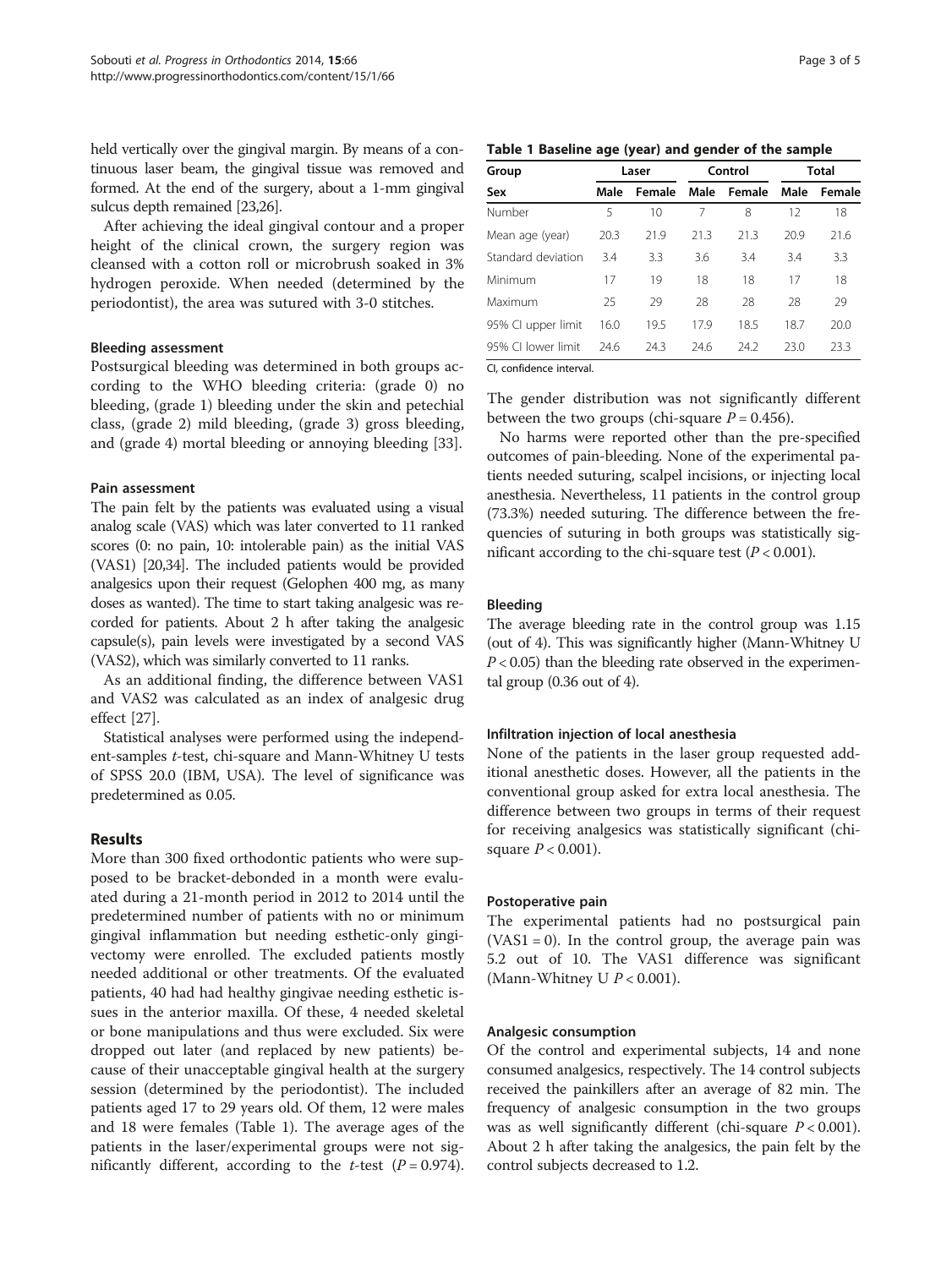## <span id="page-3-0"></span>Discussion

Previous studies have compared the laser with conventional surgery [[25,27,32\]](#page-4-0). However, there are no studies comparing the 940-nm diode laser with the conventional surgery in gingivectomy patients, only. In the current study, the bleeding rate in the laser group was less than that in the control group. This was consistent with other studies on the decreased bleeding after laser-assisted surgery [[25,27,32,33\]](#page-4-0). Laser can incise accurately, has a rather deep penetration, can induce coagulation, and is highly absorbed by hemoglobin. All of these factor might contribute to its appropriate hemostasis [7,[22,25,27,28,30-33\]](#page-4-0).

Better coagulation also provides a dry and isolated environment, which allows a better control and less infection rate. This might be associated with reduced postsurgical pain [[20,35,36](#page-4-0)]. The laser-assisted surgery had an astounding effect on pain among our patients. None of the patients treated with laser requested analgesics, while almost all control patients asked to receive painkillers. This was in agreement with other studies that reported a reduced pain level by using lasers [[25,27,32\]](#page-4-0). This might be attributed to the less tissue trauma caused by the laser method [[35,37](#page-4-0)]. The lower need for suturing in the laser group might as well imply this.

This clinical trial was limited by some factors. The subjective quality of pain influenced by interindividual and cultural/demographic variations affects its assessment [[20,34,38-44\]](#page-4-0). Therefore, we used VAS, which is understandable by most patients, has proper sensitivity, and is reliable/reproducible [[38-40,44,45\]](#page-4-0). As another limitation, analgesic consumption is a confounder of pain [\[20,34,46,47\]](#page-4-0). Therefore, we recorded the pain also before the analgesic consumption. Another limitation was the lack of blinding. However, the patients were not aware of the potential effects of laser on bleeding and pain. Thus, their responses were less likely biased by their knowledge of their group allocation. Moreover, it seemed impossible to blind the operator or the patient in such a design. The generalizability of this study might be reduced by the uniform sample of fixed orthodontic patients all needing esthetic-only gingivectomies, as this is not the case in everyday orthodontic practice. However, such a uniform sample was necessary to establish a proper level of internal reliability. Moreover, the results of this laser cannot be necessarily generalized to other types or wavelengths of lasers. Future multicenter trials performed by different surgeons with different levels of experience might favor the generalizability. As well, such studies can be benefited from split-mouth designs.

## Conclusion

Within the limitations of this clinical trial, it seems that the use of 940-nm diode laser in gingivectomy surgery of canine-to-canine cosmetic smile lift might reduce postsurgical pain and bleeding compared to the traditional method of surgery using scalpels. Laser-assisted surgery might also reduce the need for suturing and patients' demand for analgesics.

#### Competing interests

The authors declare that they have no competing interests.

#### Authors' contributions

FS conceived and designed the study, selected the patients, performed the orthodontic treatments, interpreted the findings, and drafted the article. VR participated in the analyses, interpreted the findings, and drafted the article. NC designed the study, interpreted the findings, and drafted the article. MK conceived and designed the study, selected the patients, performed the gingivectomies, interpreted the findings, and drafted the article. All authors read and approved the final manuscript.

#### Author details

<sup>1</sup>Orthodontic Department, Dental Faculty, Mazandaran University of Medical Sciences, Sari, Iran. <sup>2</sup>Iranian Tissue Bank and Research Center, Tehran University of Medical Sciences, Tehran, Iran. <sup>3</sup> Department of Dental Anatomy and Morphology, Dental Branch, Islamic Azad University, Tehran, Iran. <sup>4</sup>Laser Research Center of Dentistry, Dental Research Institute, Tehran University of Medical Sciences, Tehran, Iran. <sup>5</sup>Department Of Periodontics, Dental Faculty Mazandaran University of Medical Sciences, Sari, Iran.

#### Published online: 09 December 2014

#### **References**

- 1. Kau CH, Kantarci A, Shaughnessy T, Vachiramon A, Santiwong P, de la Fuente A, Skrenes D, Ma D, Brawn P. Photobiomodulation accelerates orthodontic alignment in the early phase of treatment. Prog Orthod. 2013; 14:30.
- 2. Mampieri G, Giancotti A. Invisalign technique in the treatment of adults with pre-restorative concerns. Prog Orthod. 2013; 14:40.
- 3. Sarver DM. Principles of cosmetic dentistry in orthodontics: Part 1. Shape and proportionality of anterior teeth. Am J Orthod Dentofacial Orthop. 2004; 126:749–53.
- Khosravanifard B, Rakhshan V, Raeesi E. Factors influencing attractiveness of soft tissue profile. Oral Surg Oral Med Oral Pathol Oral Radiol. 2013; 115:29–37.
- 5. Rosa M, Olimpo A, Fastuca R, Caprioglio A. Perceptions of dental professionals and laypeople to altered dental esthetics in cases with congenitally missing maxillary lateral incisors. Prog Orthod. 2013; 14:34.
- 6. Sarver DM, Yanosky M. Principles of cosmetic dentistry in orthodontics: Part 3. Laser treatments for tooth eruption and soft tissue problems. Am J Orthod Dentofacial Orthop. 2005; 127:262-64.
- 7. Sarver DM. Use of the 810 nm diode laser: soft tissue management and orthodontic applications of innovative technology. Pract Proced Aesthet Dent. 2006; 18:suppl 7–suppl 13.
- 8. Camargo PM, Melnick PR, Camargo LM. Clinical crown lengthening in the esthetic zone. J Calif Dent Assoc. 2007; 35:487–98.
- Lombardo L, Ortan YO, Gorgun O, Panza C, Scuzzo G, Siciliani G. Changes in the oral environment after placement of lingual and labial orthodontic appliances. Prog Orthod. 2013; 14:28.
- 10. Rakhshan H, Rakhshan V. Effects of the initial stage of active fixed orthodontic treatment and sex on dental plaque accumulation: a preliminary prospective cohort study. Saudi Journal for Dental Research. 2014; DOI: 10.1016/j.sjdr.2014.09.001 [ePub ahead of print].
- 11. Johal A, Katsaros C, Kiliaridis S, Leitao P, Rosa M, Sculean A, Weiland F, Zachrisson B. State of the science on controversial topics: orthodontic therapy and gingival recession (a report of the Angle Society of Europe 2013 meeting). Prog Orthod. 2013; 14:16.
- 12. Foley TF, Sandhu HS, Athanasopoulos C. Esthetic periodontal considerations in orthodontic treatment - the management of excessive gingival display. J Can Dent Assoc. 2003; 69:368-72.
- 13. Parker S. Low-level laser use in dentistry. Br Dent J. 2007; 202:131-38.
- 14. Seymour RA, Walton JG. Pain control after third molar surgery. Int J Oral Surg. 1984; 13:457–85.